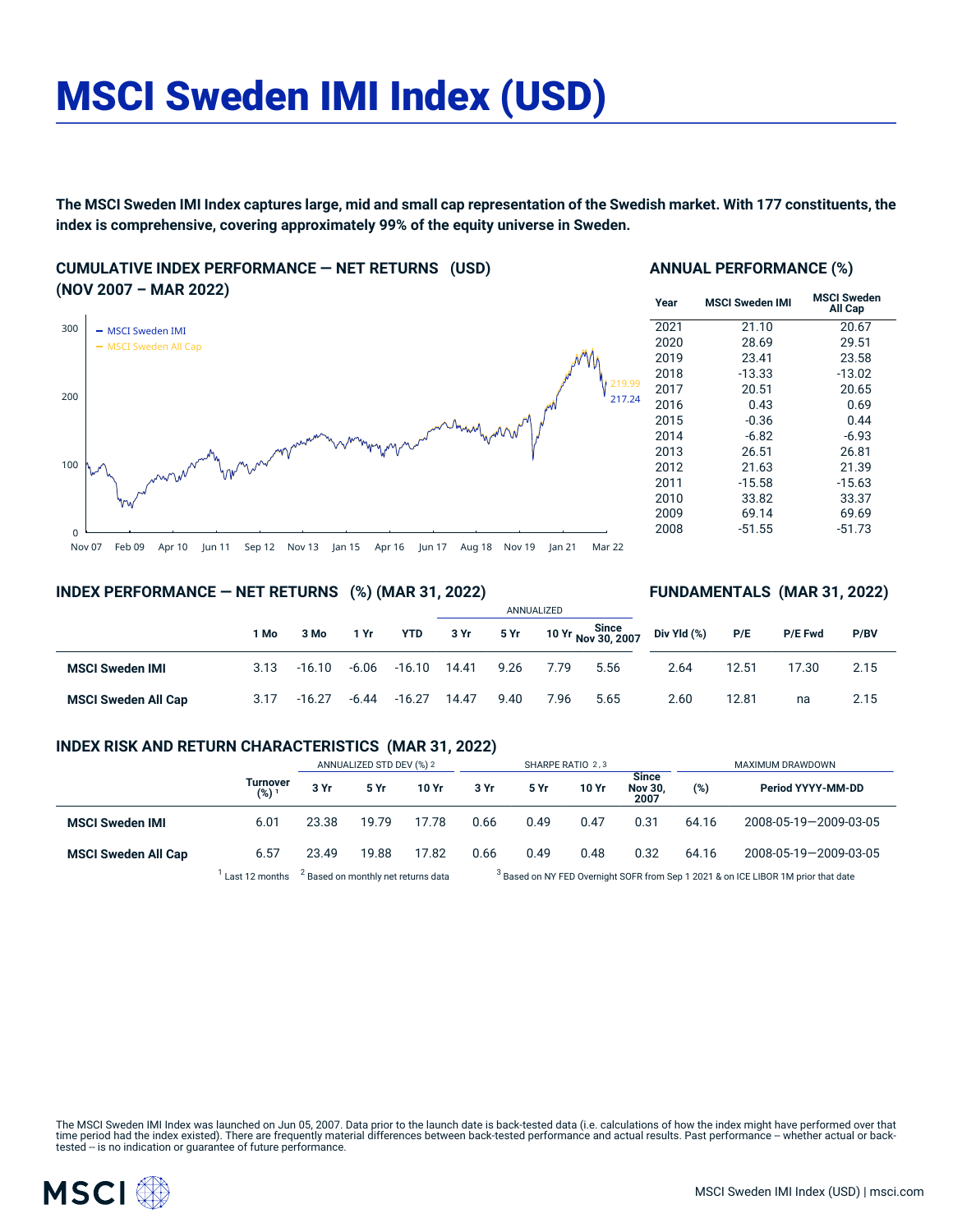MAR 31, 2022

## **INDEX CHARACTERISTICS**

| <b>MSCI Sweden IMI</b> |                               |  |  |  |  |
|------------------------|-------------------------------|--|--|--|--|
| Number of              | 177                           |  |  |  |  |
| <b>Constituents</b>    |                               |  |  |  |  |
|                        | <b>Mkt Cap (USD Millions)</b> |  |  |  |  |
| Index                  | 766.059.69                    |  |  |  |  |
| Largest                | 40,302.18                     |  |  |  |  |
| <b>Smallest</b>        | 58.80                         |  |  |  |  |
| Average                | 4,328.02                      |  |  |  |  |
| <b>Median</b>          | 1.559.07                      |  |  |  |  |
|                        |                               |  |  |  |  |

# **TOP 10 CONSTITUENTS**

|                         | <b>Float Adj Mkt</b><br>Cap<br>(USD Billions) | Index<br>Wt. (%) | <b>Sector</b>     |
|-------------------------|-----------------------------------------------|------------------|-------------------|
| <b>INVESTOR B</b>       | 40.30                                         | 5.26             | <b>Financials</b> |
| ATLAS COPCO A           | 35.43                                         | 4.62             | Industrials       |
| NORDEA BANK             | 33.47                                         | 4.37             | <b>Financials</b> |
| <b>HEXAGON B</b>        | 27.73                                         | 3.62             | Info Tech         |
| ASSA ABLOY B            | 27.41                                         | 3.58             | Industrials       |
| VOLVO B                 | 27.09                                         | 3.54             | Industrials       |
| ERICSSON (LM) B         | 27.03                                         | 3.53             | Info Tech         |
| <b>SANDVIK</b>          | 24.35                                         | 3.18             | Industrials       |
| ATLAS COPCO B           | 17.98                                         | 2.35             | Industrials       |
| SKAND.ENSKILDA BANKEN A | 17.89                                         | 2.34             | <b>Financials</b> |
| Total                   | 278.69                                        | 36.38            |                   |

# **FACTORS - KEY EXPOSURES THAT DRIVE RISK AND RETURN MSCI FACTOR BOX**



## **SECTOR WEIGHTS**



# **MSCI FaCS**



broad global index - MSCI ACWI IMI.

Neutral factor exposure (FaCS = 0) represents MSCI ACWI IMI.